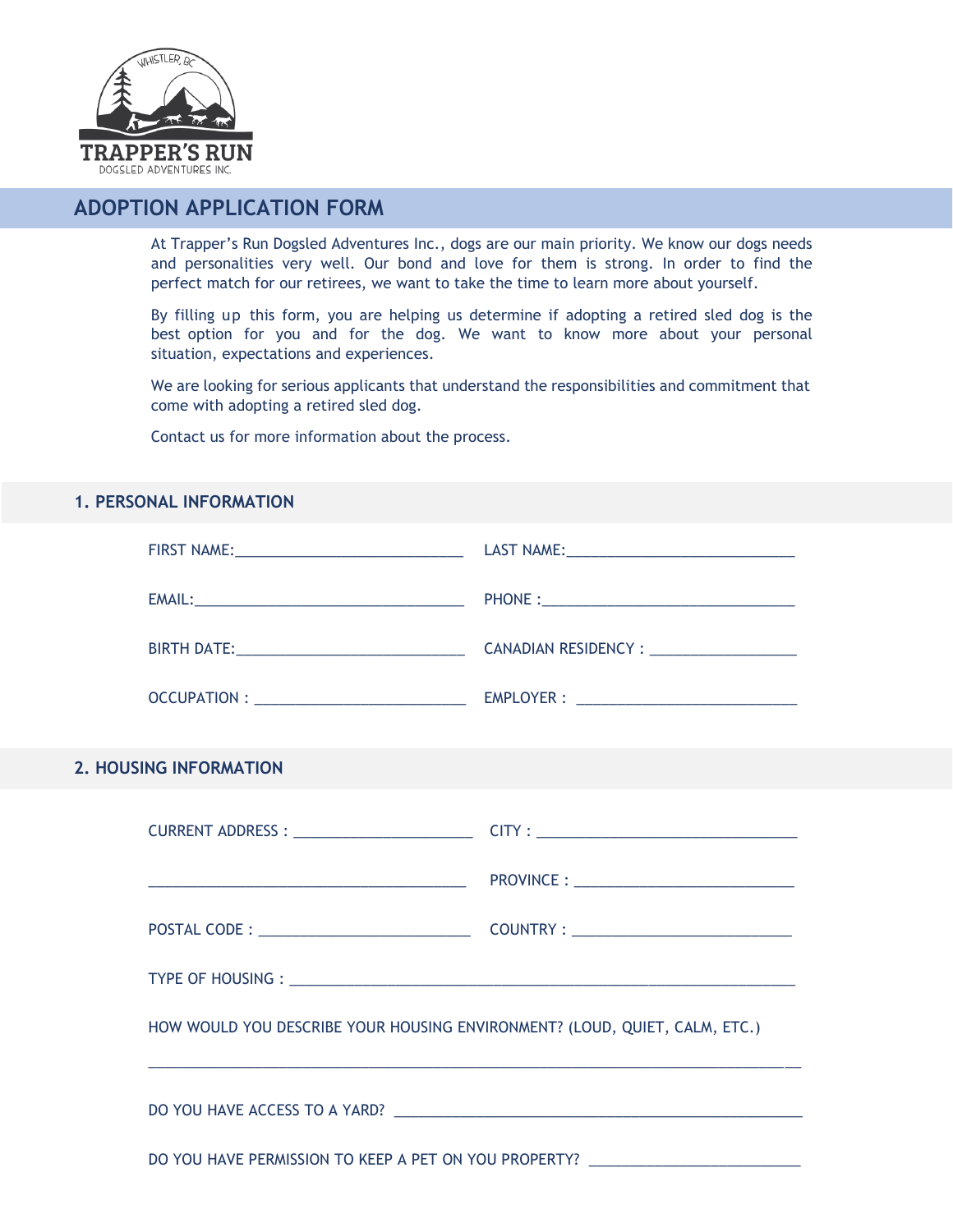HOW MANY CHILDREN ARE LIVING ON THE PROPERTY? HOW OLD ARE THEY?

DO THE CHILDREN HAVE SPECIAL NEEDS? EXPLAIN.

ARE YOU EXPECTING ON HAVING MORE CHILDREN LIVING ON THE PROPERTY?

LIST AND QUICKLY DESCRIBE THE OTHER ANIMALS LIVING ON THE PROPERTY.

#### **3. EXPECTATIONS**

#### **3.1 DOGS**

| HAVE YOU NOTICED ONE OF OUR DOG IN PARTICULAR? Notice that the contract of the contract of the contract of the                                                                                                                 |  |  |
|--------------------------------------------------------------------------------------------------------------------------------------------------------------------------------------------------------------------------------|--|--|
| WHY ARE YOU INTERESTED IN THAT DOG?                                                                                                                                                                                            |  |  |
|                                                                                                                                                                                                                                |  |  |
|                                                                                                                                                                                                                                |  |  |
| ARE YOU OPEN TO MEET OUR OTHER ADOPTABLES? And the contract of the contract of the contract of the contract of the contract of the contract of the contract of the contract of the contract of the contract of the contract of |  |  |
|                                                                                                                                                                                                                                |  |  |
|                                                                                                                                                                                                                                |  |  |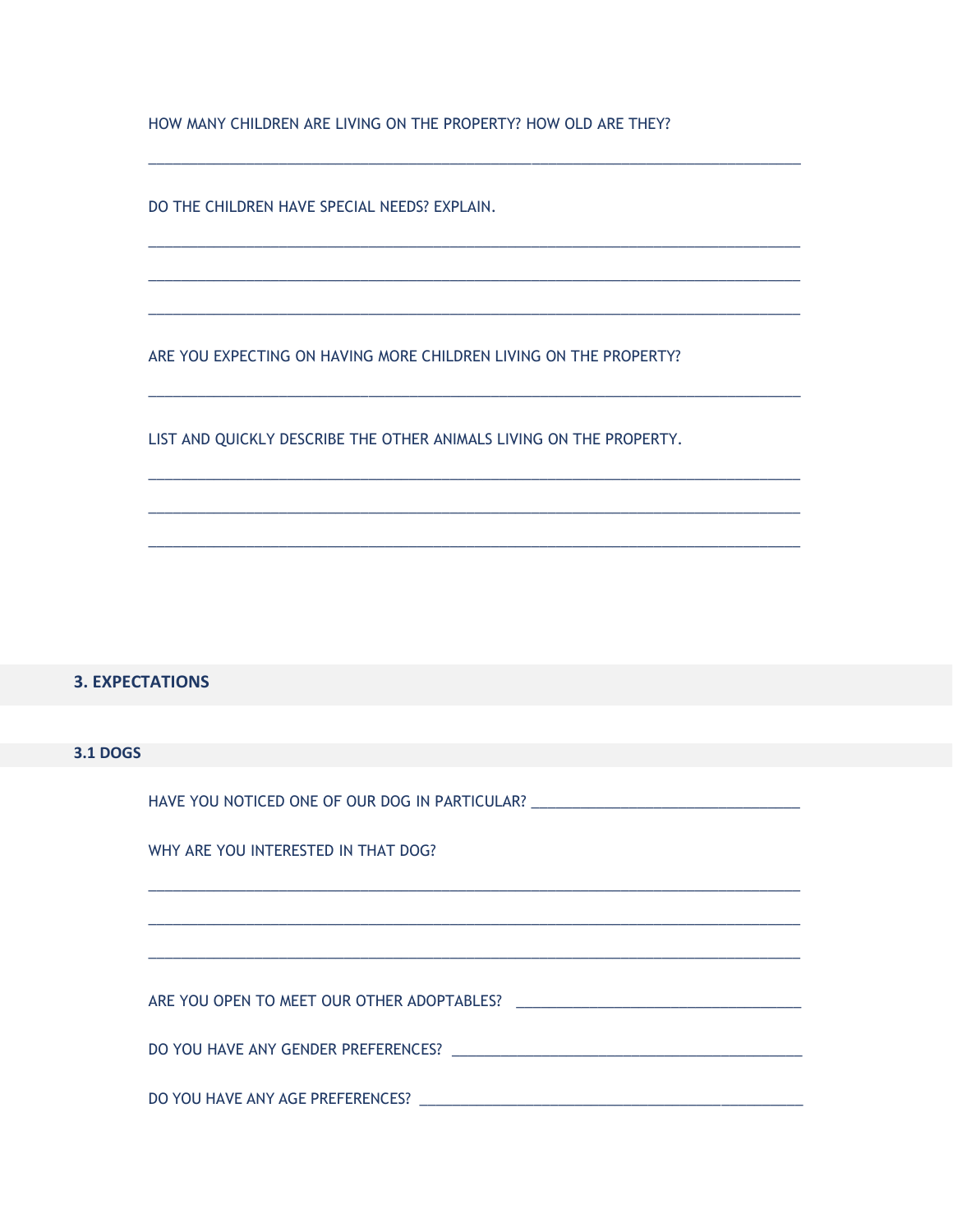WHAT ARE YOUR EXPECTATIONS FROM THAT DOG?

WHY ARE YOU INTERESTED IN ADOPTING A RETIRED SLED DOG?

WHAT CHALLENGES ARE YOU ANTICIPATING?

## 3.2 COSTS

HOW MUCH DO YOU THINK IT COSTS ANNUALLY TO TAKE CARE OF A DOG? \_\_\_\_\_\_\_\_\_\_\_\_\_\_\_\_\_

ARE YOU FINANCIALLY READY TO COVER UNEXPECTED VETERINARY BILLS? \_\_\_\_\_\_\_\_\_\_\_\_\_\_\_\_

#### **3.3 CARE**

HOW MUCH EXERCISE CAN YOU PROVIDE FOR YOUR DOG DAILY?

WHAT ACTIVITIES DO YOU WANT TO DO WITH YOUR DOG?

HOW MANY HOURS A DAY WILL THE DOG BE LEFT ALONE ?

WHERE WILL YOU LEAVE IT WHEN ALONE?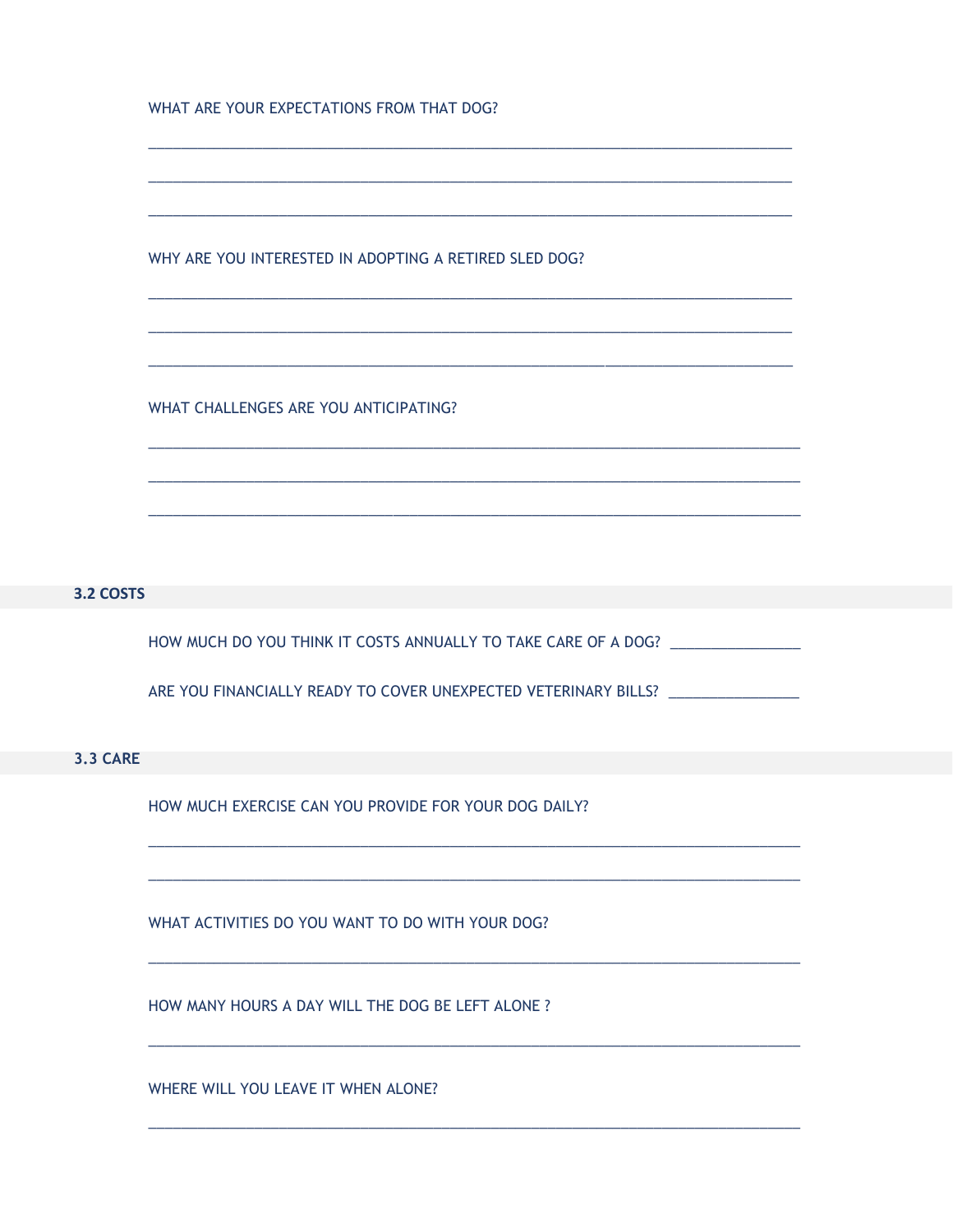HOW ARE YOU PLANNING ON TRANSPORTING YOUR DOG?

IF YOU MOVE OUT OF THE AREA PERMANENTLY OR LEAVE FOR EXTENTED VACATIONS, ARE YOU PLANNING ON TAKING THE ANINAL WITH YOU?

WHO WILL TAKE CARE OF YOUR DOG IF SOMETHING HAPPENS TO YOU?

**4. EXPERIENCE** 

HOW WOULD YOU DESCRIBE YOUR LEVEL OF EXPERIENCE WITH ANIMALS?

DO YOU HAVE EXPERIENCE IN TRAINING DOGS?

WHAT WOULD YOU DESCRIBE AS THE MOST IMPORTANT RESPONSIBILITY OF OWNING A DOG?